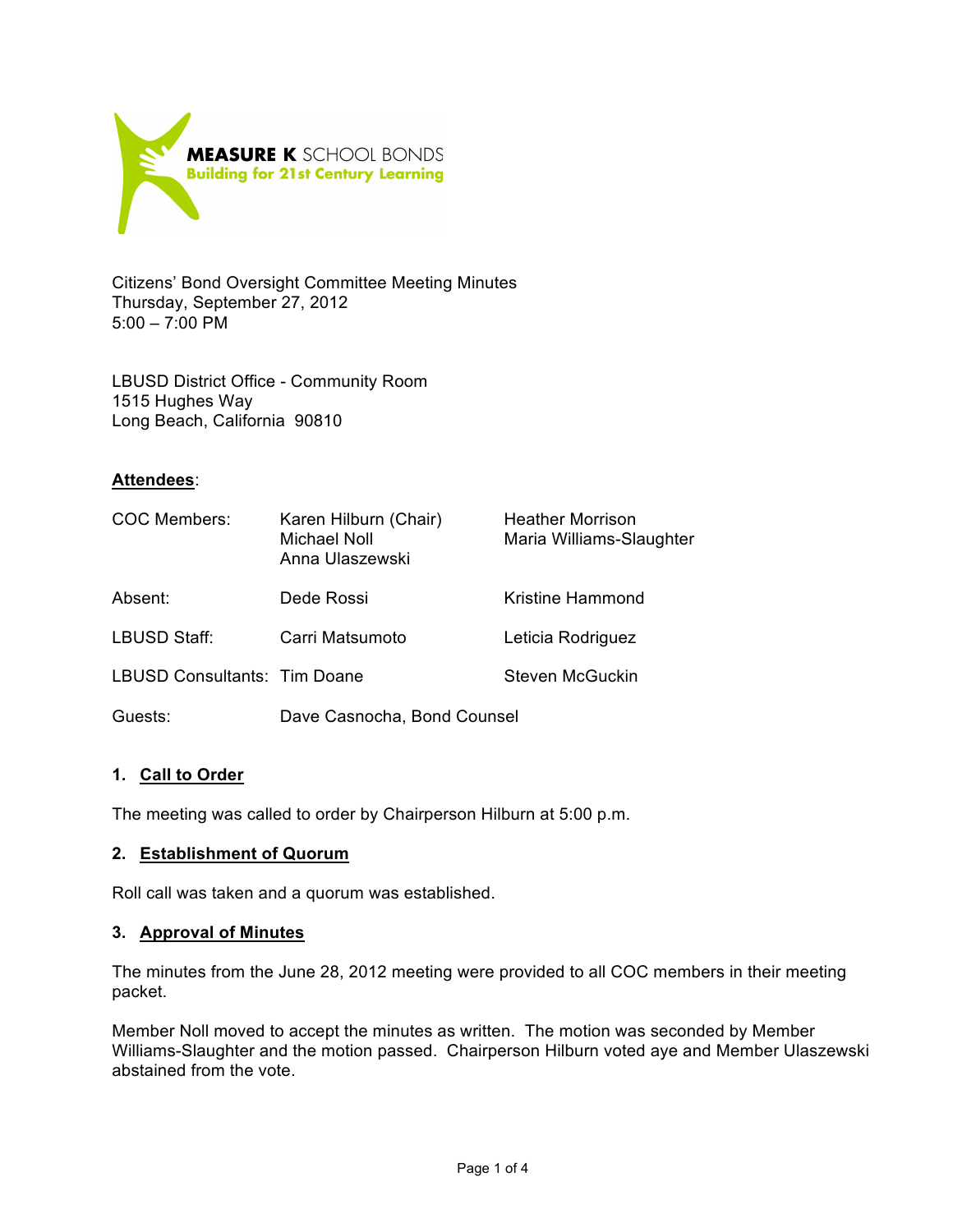# **4. Communications**

#### Nelson Academy

Carri Matsumoto thanked everyone who attended the Nelson Academy Grand Opening earlier that day.

Chairperson Hilburn asked Ms. Matsumoto to please send a note to Principal Peterson for such a fabulous job on behalf of the Committee. Member Noll stated that it was nice to see the kids involved in the ceremony and having them perform.

#### **McBride**

Member Noll shared that he enjoyed the tour of the McBride school. Chairperson Hilburn concurred and thanked Ms. Matsumoto for making the arrangements, and she was pleased that all of the members were able to attend. She also thanked Vivien Hao for the Measure K bulletin. Member Ulaszewski added that the staff was very helpful.

Ms. Matsumoto inquired if all of the members received the email with the newsletter. Members Ulaszewski and Noll did not and were not aware of such a newsletter. Ms. Matsumoto will confirm that all of the correct addresses are used for future communications.

#### **5. Public Comment**

None.

## **6. Staff Reports**

### **Bylaws**

Ms. Matsumoto stated that she invited Mr. Casnocha to give a refresher course and to review the bylaws in case the new members had any questions.

Mr. Casnocha shared the history of how general obligation bonds came about. Proposition 46 was passed in 1986, requiring a 2/3 majority vote. Proposition 39 was an amendment to the original legislation that gives alternative authority to school districts, requiring only a 55% passing vote, but with added requirements. Such requirements include more specific project information to the community, an annual independent audit, as well as establishing an independent oversight committee. The authority given to the oversight committee stems directly from the Education Code.

Mr. Casnocha highlighted sections of the Brown Act and reviewed specific Measure K language. A discussion ensued as to what was allowed and what is not. It was determined that Section 5 (3) and Section 11 of the Bylaws will need to be revised.

Chairperson Hilburn stated that they always get answers to their questions from Ms. Matsumoto. She thanked Mr. Casnocha for such a clear presentation and it certainly has been a process. Mr. Casnocha stated that any further questions can also be sent to him via Ms. Matsumoto.

### **Measure K Bond Program Update**

Ms. Matsumoto stated that she would only highlight certain projects only.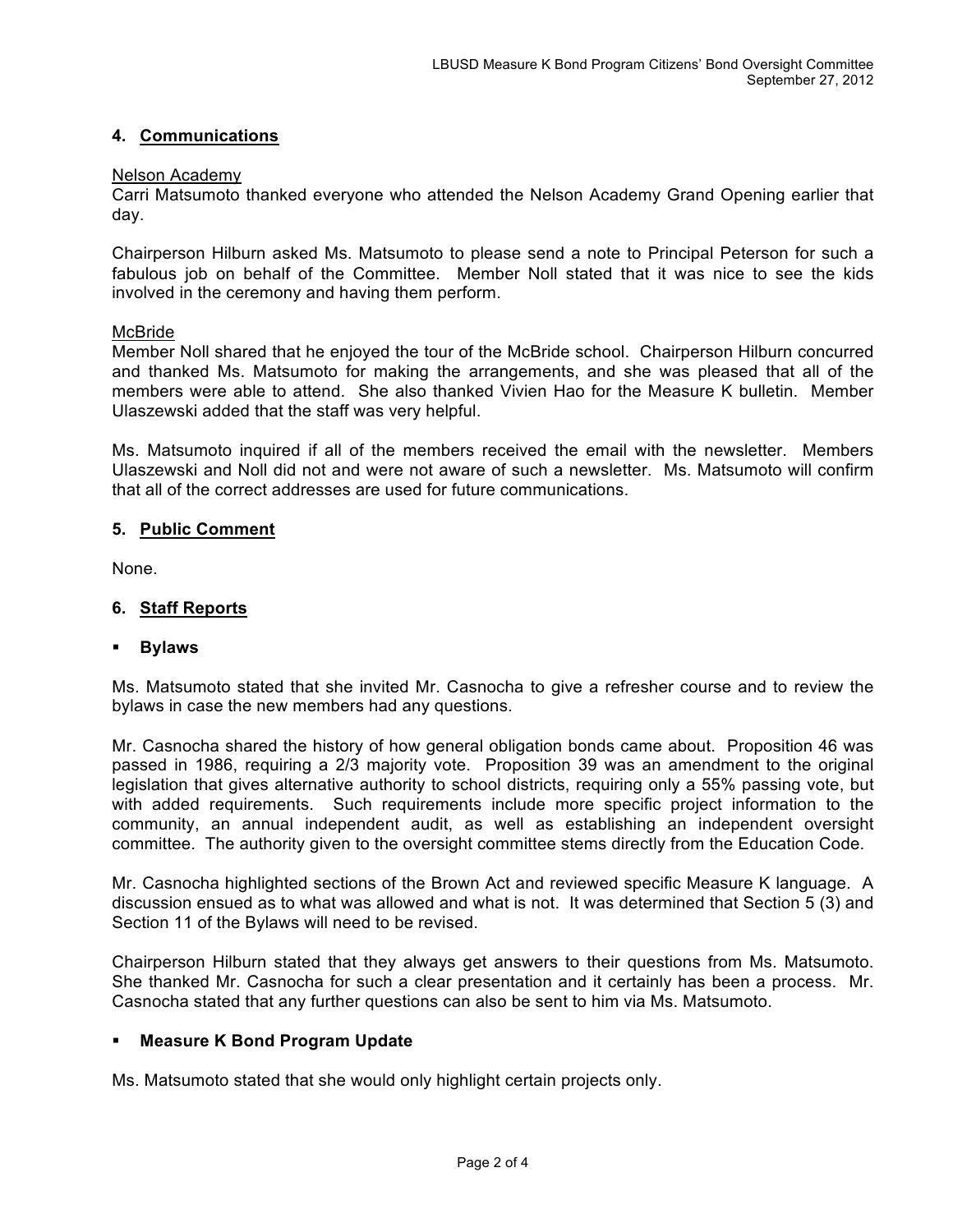Cabrillo High School Pool: work was started this summer.

Jordan HS Major Renovation: a special workshop will be held in November, per the Board's request. They are currently reviewing the budget and already anticipate some concerns. Hope to start Phases 1 and 2 soon.

Roosevelt and Newcomb: Decommission work at Roosevelt has taken place. Demolition activities have started at both sites.

District wide: ADA work at Stephens and King. Portable removal continues, as well as the technology and telecommunications projects.

New Projects:

- AB300 gym retrofits.
- The auditoriums at Poly and Wilson will need some work.
- Phase II portable removals at 16 sites. 60 of the oldest have been removed so far.
- Test pilot for wireless.

Member Noll inquired about the Browning site. Ms. Matsumoto replied that it is currently being assessed. Needs to have a discussion with the Board regarding the projected enrollment and probably will be revising the Master Plan. Chairperson Hilburn feels that it should be careeroriented.

### **Quarterly Financial Update**

Tim Doane reviewed the Executive Summary as of August 15, 2012 and expenditures as of through July 31, 2012. Mr. Doane shared that four new budgets have been created.

Member Noll inquired when the final figures for a project come in. Ms. Matsumoto stated that there are typically three triggers: contractors closure, state architect approval and post-occupancy work. Mr. McGuckin added that the final figures will be shown on the next report.

Mr. Doane reviewed the expenses and noted that the Master Program Budget had been reformatted. Member Ulaszewski thanked him for the great detail, and the consensus was that everyone liked it. Member Noll added that he was impressed with the process and recognized that the first year was challenging.

# **7. Old Business**

The site tour of the McBride High School was successful.

#### **8. New Business**

None.

### **9. Announcements**

Chairperson Hilburn stated that it was amazing to see the finished school (Nelson Academy).